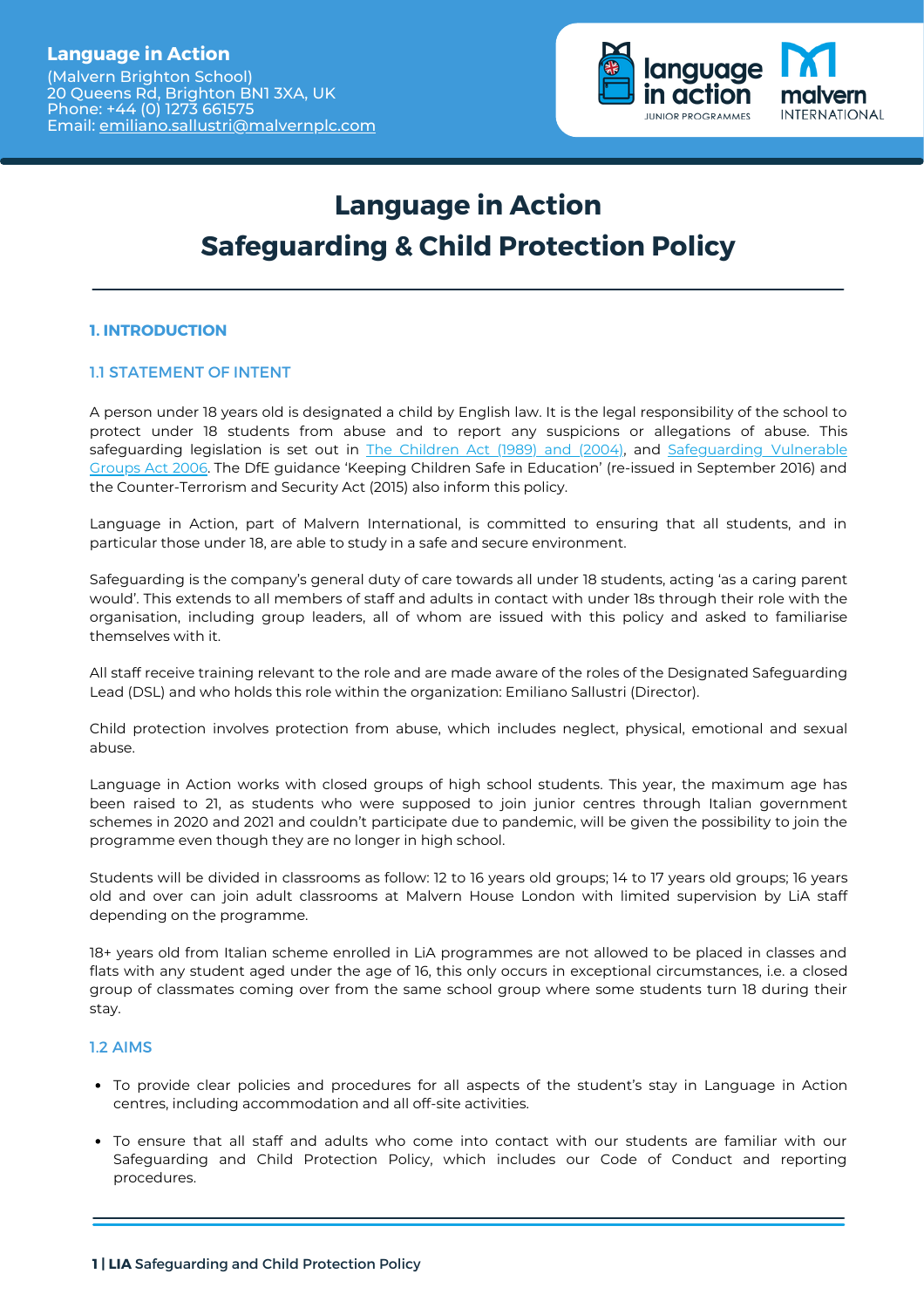

- To ensure that all students under 18 and their parents are aware of our policies and the various support services available to them.
- To ensure that all staff who come into regular unsupervised contact with students under 18, including administrative support staff, are checked for their suitability through the DBS (Disclosure and Barring Service) and receive an appropriate level of safeguarding training.
- To have clear procedures for monitoring the welfare of under-18 students, as well as for acting upon any problems which arise involving such students.
- To set boundaries and expectations to protect staff and all adults who come into contact with our students from any behaviour or actions which might be misconstrued.
- To have clear administrative procedures with secure confidential record-keeping and to review and update this policy regularly and at least once a year.
- This policy sets out the entitlement to protection for all under 18 students, regardless of colour, race, nationality, ethnic or national origin, sex, marital status, religion, sexual orientation, disability or other difference.
- Though this policy is specifically designed for the needs of under 18 students, some of the content will be relevant to over-18 students, who may be classed as vulnerable adults if their level of English is low.
- See also Language in Action Prevent Policy for details of policies and procedures to safeguard students of all ages against radicalisation and extremism.

## 1.3 CODE OF CONDUCT

All adults who have contact through our organisation with students under the age of 18 are expected to:

- Treat all under18s with dignity and respect, regardless of ethnicity, race, religion, sex or sexual orientation.
- Be aware that an under-18 student is a child by UK law and that the adult who has contact with them is in a position of trust.
- Behave as a 'caring parent' would towards the student. Under 18s vary in maturity and emotional development and may be vulnerable to abuse.
- Be receptive and open to what students may relate and deal with any concerns promptly, following Language in Action procedures.
- Provide an excellent role model of behaviour to students at all times and be mindful of the impact of your behaviour on under-18s, who may be easily influenced.
- Language used should be appropriate and clothing should be modest. Avoid smoking in front of under -18s and do not encourage the use of non-prescription drugs and drinking alcohol.
- Avoid at all times any inappropriate physical contact or touching and flirtatious behaviour, which could be misconstrued.
- Be friendly and supportive but maintain an appropriate 'distance' do not seek or encourage friendship with an under-18 student.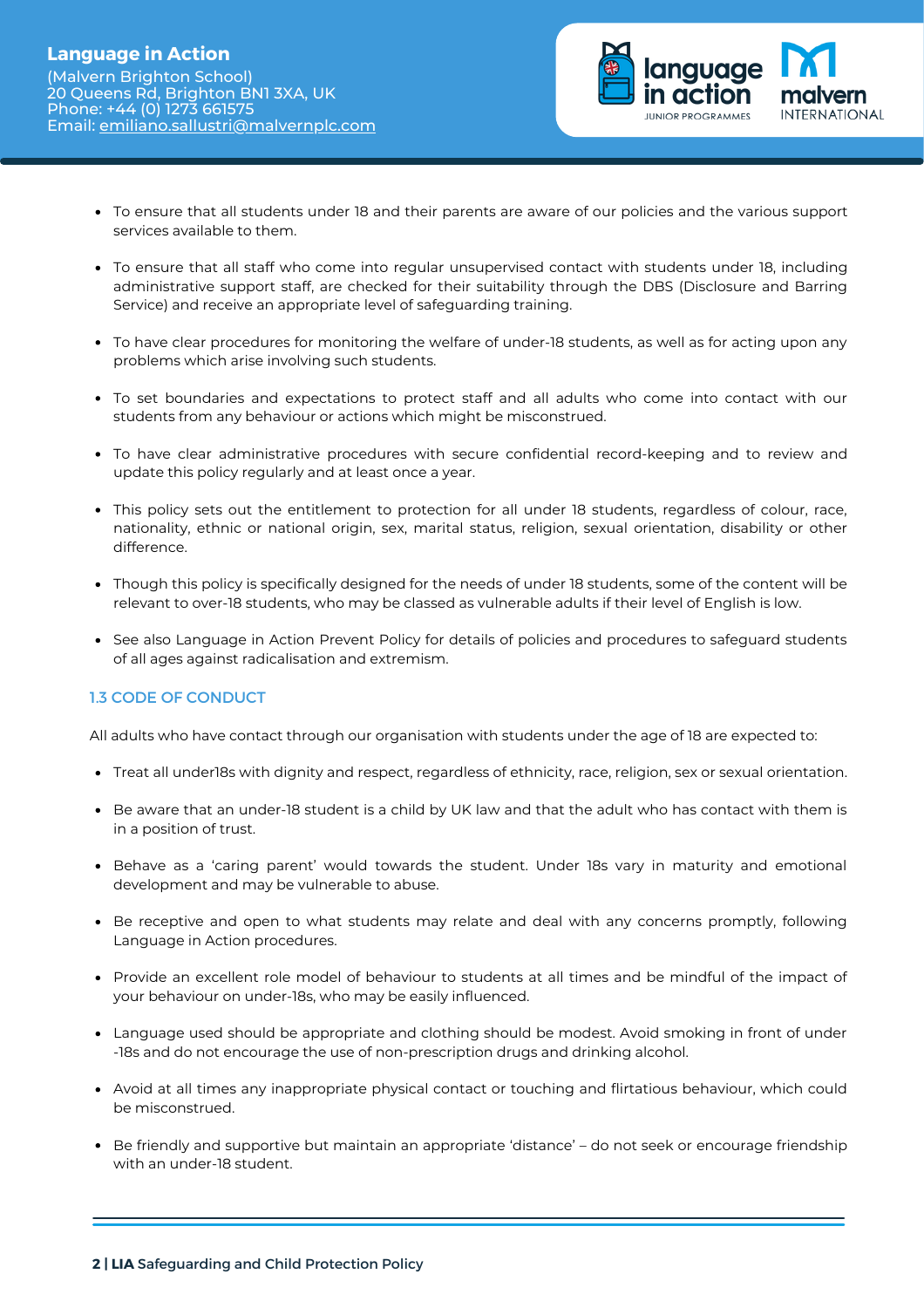

- It is a criminal offence under the Sexual Offences Act 2003 for any adult in a position of trust to engage in any sexual activity with an under 18 student.
- Limit your use of mobile phones, social networking and other forms of digital/electronic contact to class or social programme use. Staff members should not give out personal numbers or contact details. Personal friendships on Facebook and other social networks between adults and under-18s are not appropriate.
- Avoid being alone with an under-18 student, especially in an enclosed space. If possible, have another adult or member of staff present, but if unavoidable, let other adults know about any meetings and leave the door open.
	- The privacy of children should be respected at all times. This requires particular care in residential accommodation, where adults should not enter the sleeping, bathroom, shower or toilet areas when children are undressing or using the facilities.
	- Do not encourage extremist views or behaviour and report any that are observed to a senior member of staff.
	- Report any concerns about any under-18 student to the Welfare Officer of your centre who will escalate to the DSL (the Director) who will investigate and deal with the matter according to our procedures.
	- In cases of suspected child abuse, this must be reported to the Welfare Officer of your centre who will escalate to the DSL (the Director) who will investigate the allegation and contact the appropriate authorities if applicable.
	- All centre management staff is required to attend weekly safeguarding meetings with summer centre staff and bi-weekly meetings with DSL or Deputy DSLs.

## **2. ADMINISTRATIVE PROCEDURES**

## 2.1 DESIGNATED PERSONS AND STAFF TRAINING

- Deputy safeguarding leads. There is a minimum of two designated Deputy DLS to cover for absence of DSL (Director). Each summer centre has a Welfare Officer responsible for internal safeguarding and welfare of students, whose name is displayed prominently in the centre and on relevant documentation. Each summer centre has also at least one Level 2 safeguarding Officer to cover for absence of WO.
- The role played by CPOs is of Designated Safeguarding Person, a broader umbrella term, covering all areas of looking after under 18s. However, the title Child Protection Officer is used instead, to ensure clarity for all whose first language is not English.
- The Director is the Designated Safeguarding Lead (DSL) and has overall responsibility for the implementation of the Safeguarding and Child Protection Policy.
- All Language in Action staff who have any contact with students should receive Level 1 safeguarding training as part of the induction process, to ensure an understanding of our policies and procedures.
- DSL and Deputy DSLs are trained at Level 3. Though the DSL cannot delegate overall responsibility, at least two other senior members of staff are trained to Level 3 to provide cover for the DSL during absences. Welfare Officers in each centre are also trained at Level 3.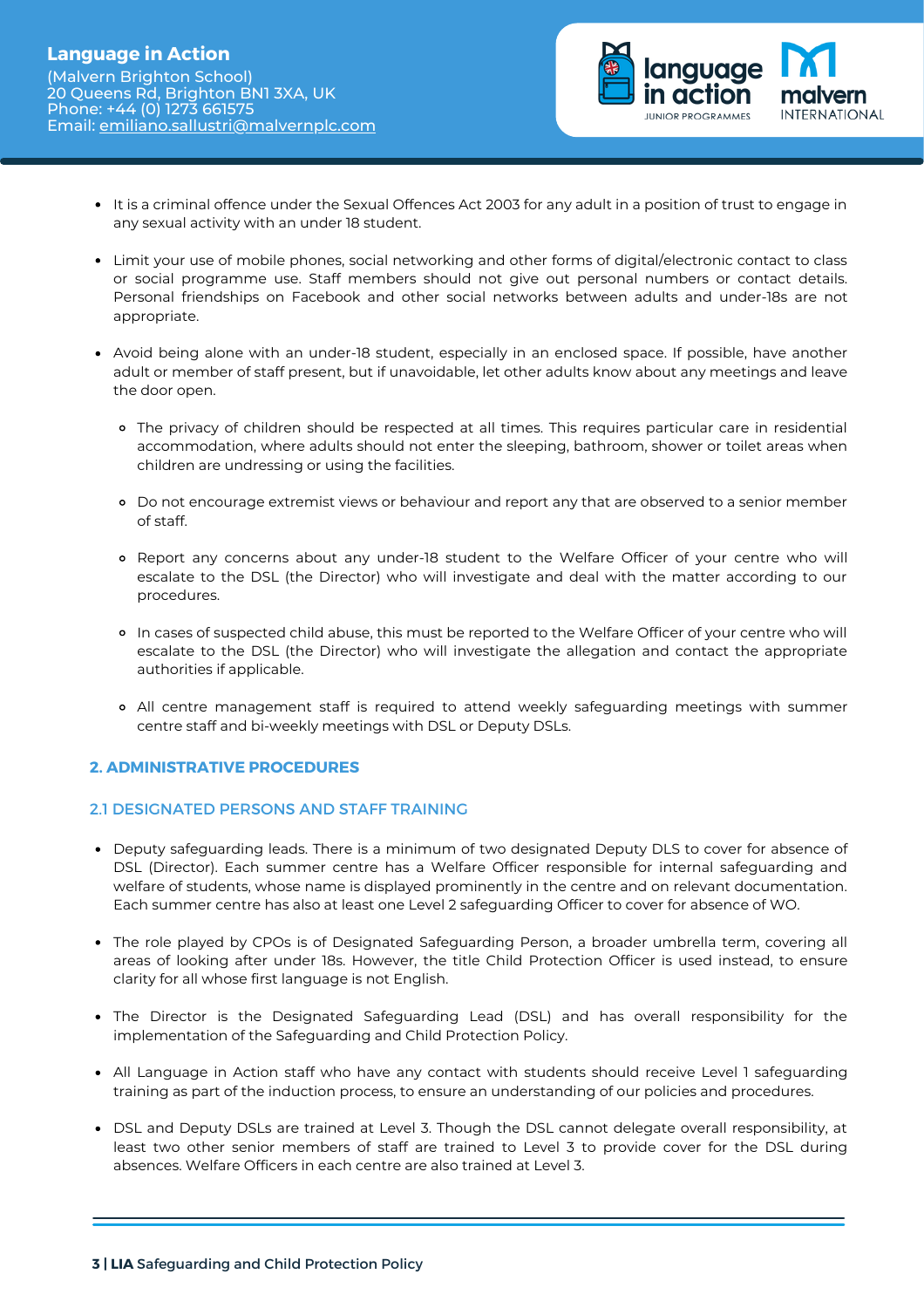

- Residences, homestay providers, classroom providers, agency group leaders, airport transfer companies coming into contact with our under-18 students will also receive a copy of our Safeguarding and Child Protection Policy, with particular reference to the code of conduct.
- 'Refresher' training at Level 3 for all CPOs should be carried out at least every two years.
- CPOs should keep abreast of current knowledge on safeguarding with regular updates of information from websites and other sources.

All training must now include: from 2015: Child Sexual Exploitation (CSE), Female Genital Mutilation (FGM), Whistle-blowing - legal obligation on staff to report, preventing radicalisation. From 2016: Peer-on-peer abuse (especially bullying/gender issues), so called 'Honour based' violence, individual to report FGM to police direct (as well as to DS), increased vulnerability of pupils with SEND (Special Educational Needs and Disability).

## 2.2 RECRUITMENT / HR & DBS CHECKS

## 2.2.1 Recruitment Process

- Staff recruitment advertisements must include reference to Language in Action's commitment to safeguarding.
- Candidates are required to fill an application form, where they are asked to provide name, contact telephone number and email address of two referees. They are also invited to provide details of any gaps in their employment history, to self-disclose relevant criminal convictions and to declare that contents of form are true.
- Candidates are also informed in the 'Invitation to interview' that
- 1. suitability checks will be required
- 2.any gaps in their CVs will be investigated during the interview
- 3.references will be followed up. Referees will be asked specifically if they have any concerns with regard to the applicant working with under 18s
- 4. proof of identity & original qualification certificates will also be required.
- At the interview, an open and measured discussion takes place about any offences or other matter that might be relevant to the position. Candidates are also informed that they will be required to sign a 'Suitability to work with Children declaration' and to complete an application for a DBS/police check.
- Upon successful interview, two references should be obtained using the Language in Action Reference Request form, which includes a question regarding suitability to work with under- 18s.
- Written references should be verified with a follow-up, which must be recorded on the induction check list.
- Employment offers must state that they are subject to receipt of satisfactory references and a satisfactory DBS/police check.

## 2.2.2 DBS Checks

**Before starting work, new employees must be given an application form to complete for an** enhanced DBS check for children, unless they subscribe to the DBS online update service. The completed form must be returned, and the online application made within one week.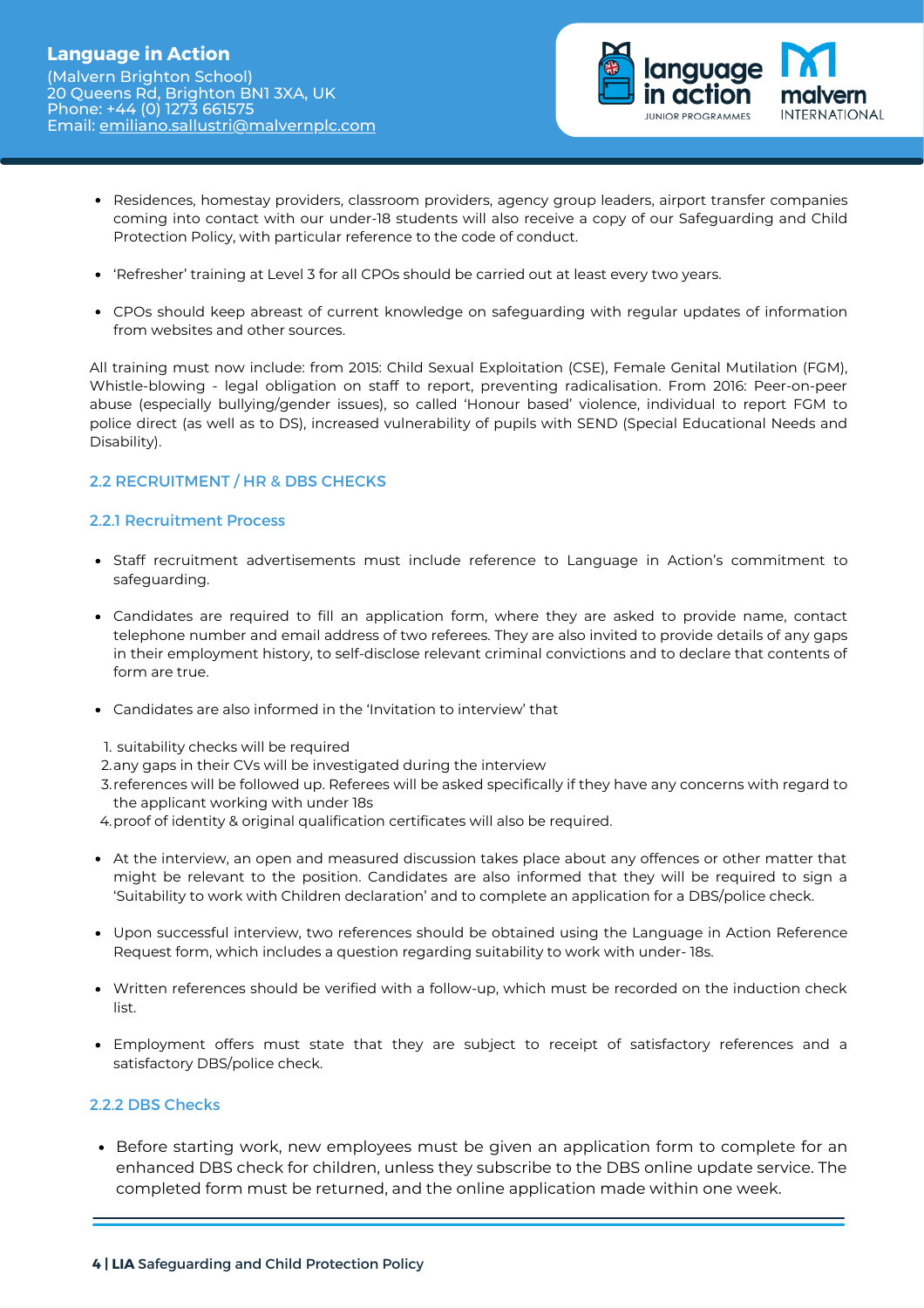

- If the new employee is registered with the online update service, they should be asked for their ID and for written permission to access this. The designated person/s within the management team should then complete the check and the results should be recorded in the central register. If their status has changed, a new check must be carried out.
- Existing DBS checks can be accepted while waiting for the results of a new check to come through BUT only if: a) it is an enhanced check b) it is not more than 3 years old c) there are no other causes for concern. This also applies to existing staff members who have a break of 3 months or more.
- All permanent staff living in the UK should be encouraged to register for the update service. This must be done either when the application is made, or within 30 days of issue of the certificate.
- Appropriate local police checks will be required from applicants living overseas. If applicants lived for more than 3 months in different countries within the previous 5 years, they will be required to provide a police check from each different Police country Department.
- Key members of staff from Agency partners are asked to sign a Declaration to state their staff have undergone checks to work with underage students. Agency group leaders (and other agency staff members) must receive a copy of the Safeguarding and Child Protection policy and being inducted on it upon arrival. They are also asked to read and sign the Code of Conduct and a suitability to work with children self-declaration.
- A register of staff DBS checks (Staff Central Records) is kept on the Language in Action Teams dedicated folder which is updated by the management team. Management team must see original certificates, take copies, which must then be signed, dated, scanned and stored in a digital folder.
- The results of the check will be forwarded to the Malvern group HR manager, who will review any negative results with the Director. If the results give any cause for concern whatsoever, the contract will be terminated.
- Further DBS checks should be carried out on existing staff whenever there is a cause for concern, using the online updating service if possible.

#### What to do if the DBS has not arrived by employees start work

No one should be allowed to start work before the DBS disclosure is received. The practice of awaiting a DBS disclosure is sometimes difficult to implement fully due to the practicalities on the ground of having to ensure minimum staffing levels at all times.

Therefore, new staff will only commence employment before receipt of a clear DBS check in exceptional circumstances, which must be risk assessed, authorised by a senior manager and recorded in the DBS log.

The member of staff must have two valid references clearly stating their suitability to work with under 18s. All candidate references are followed up, asking specifically whether there is any reason that they should not be engaged in situations where they have responsibility for, or substantial access to, persons under 18.

The member of staff has completed a Suitability to Work with children declaration form before commencing employment

The member of staff has successfully completed all other aspects of the recruitment process subject to our safer recruitment policy

While awaiting the results of the DBS check, special measures are in place to limit related risks with clear risk assessment for each individual case.

These specific measures are to be used only in exceptional circumstances when the delivery of services will be affected and all other alternatives have been considered and exhausted.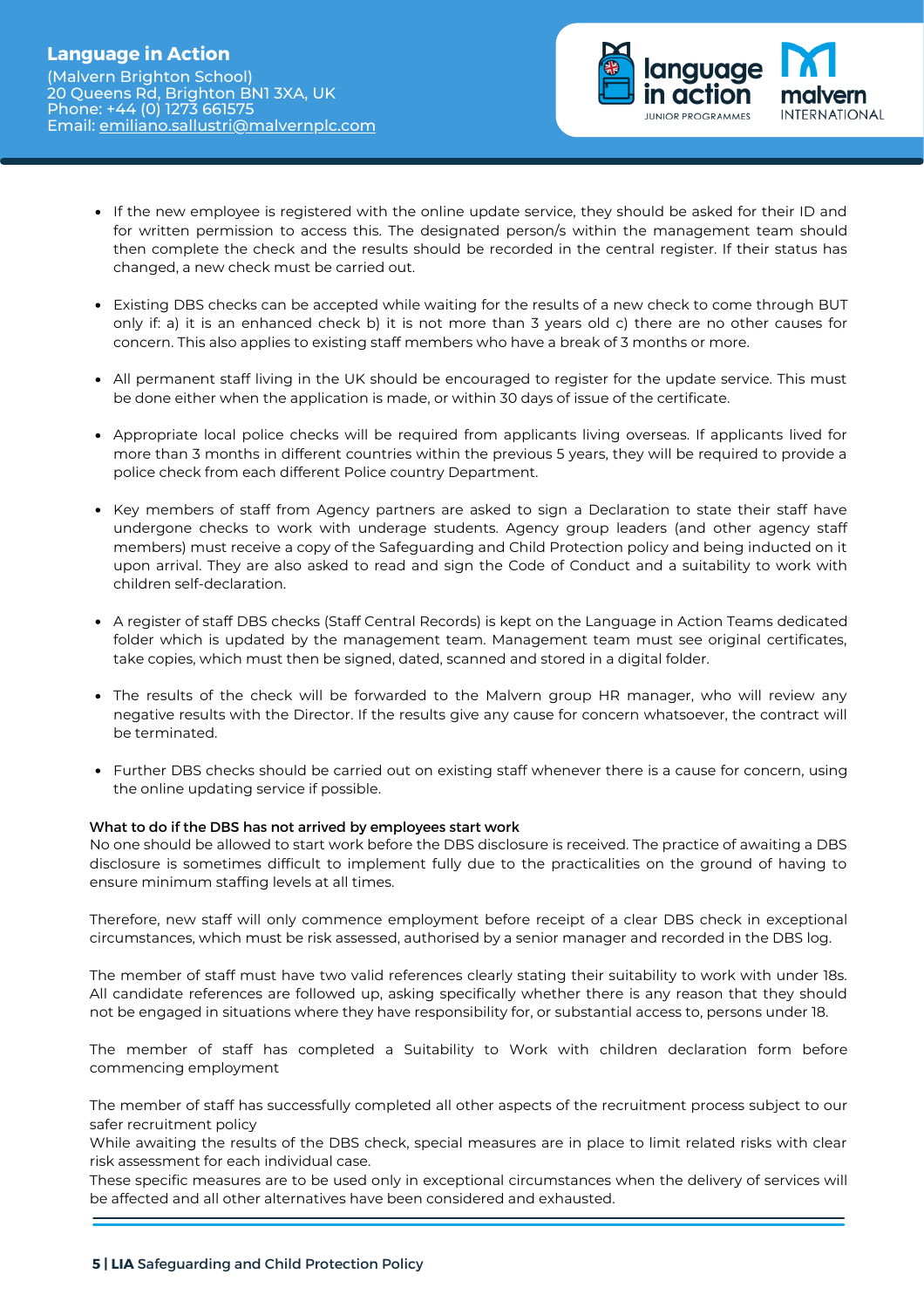# **Language in Action**

(Malvern Brighton School) 20 Queens Rd, Brighton BN1 3XA, UK Phone: +44 (0) 1273 661575 Email: [emiliano.sallustri@malvernplc.com](mailto:emiliano.sallustri@malvernplc.com)



#### What to do if the disclosure comes back with a criminal record

Where the DBS check discloses a criminal record, an assessment to decide the relevance of the criminal record and suitability of the individual to carry out the duties of the post will be made. To reach a fair and balanced decision this assessment will involve an evaluation of the associated risks. Protection of the applicant's rights and interests must be weighed against the rights and interests of young learners, including LIA's duties and responsibilities towards the same. The same process also applies to Homestay hosts who have a criminal record.

See our Policy statement on the recruitment of an ex-offender.

## 2.2.2 General HR

All staff must be informed about the school's Safeguarding & Child Protection Policy by a member of the management team during their induction.

- The Safeguarding & Child Protection Policy is displayed in the staffroom and is also accessible to all staff via shared drives.
- Any member of staff who has concerns or suspicions with regards to a colleague's behaviour towards underage students is obliged to inform a senior member of staff. All such incidents will be investigated.

## 2.3 STUDENT ENROLMENT

- Language in Action does not normally accept students under the age of 12 years old if part of a closed group, and below 14 years old if individual (not part of a closed group).
- Language in Action does not accept students not coming from agencies.
- Students can be so divided in classrooms: 12 to 16 years old groups; 14 to 17 years old groups; 16 years old and over may join adult classrooms with limited supervision by LiA staff depending on the programme chosen.
- 18 to 20 years old students can be part of groups composed by underaged students if part of high school programs in their own countries
- Language in Action works with Agencies who carry out enrolment, cancellation and refund procedures with students' groups or individuals directly and consistently with LiA Students Terms & Conditions, Agents Terms & Conditions and Refund policies, which are available on the Language in Action website.
- LiA sends Student Forms to agents to be completed by parents prior to students' arrival (with special attention to complete emergency contact details and parents' contact details). In case of inaccurate information, agents are promptly asked to solicit parents to fill all the mandatory blanks.
- Student Forms are stored in LiA dedicated folders and accessible to Centre Management and Head Office staff remotely.
- The 'Student Form' contains student personal information (including next of Kin Level of English and emergency contact) information on allergies and medical conditions, as well as parental Consent.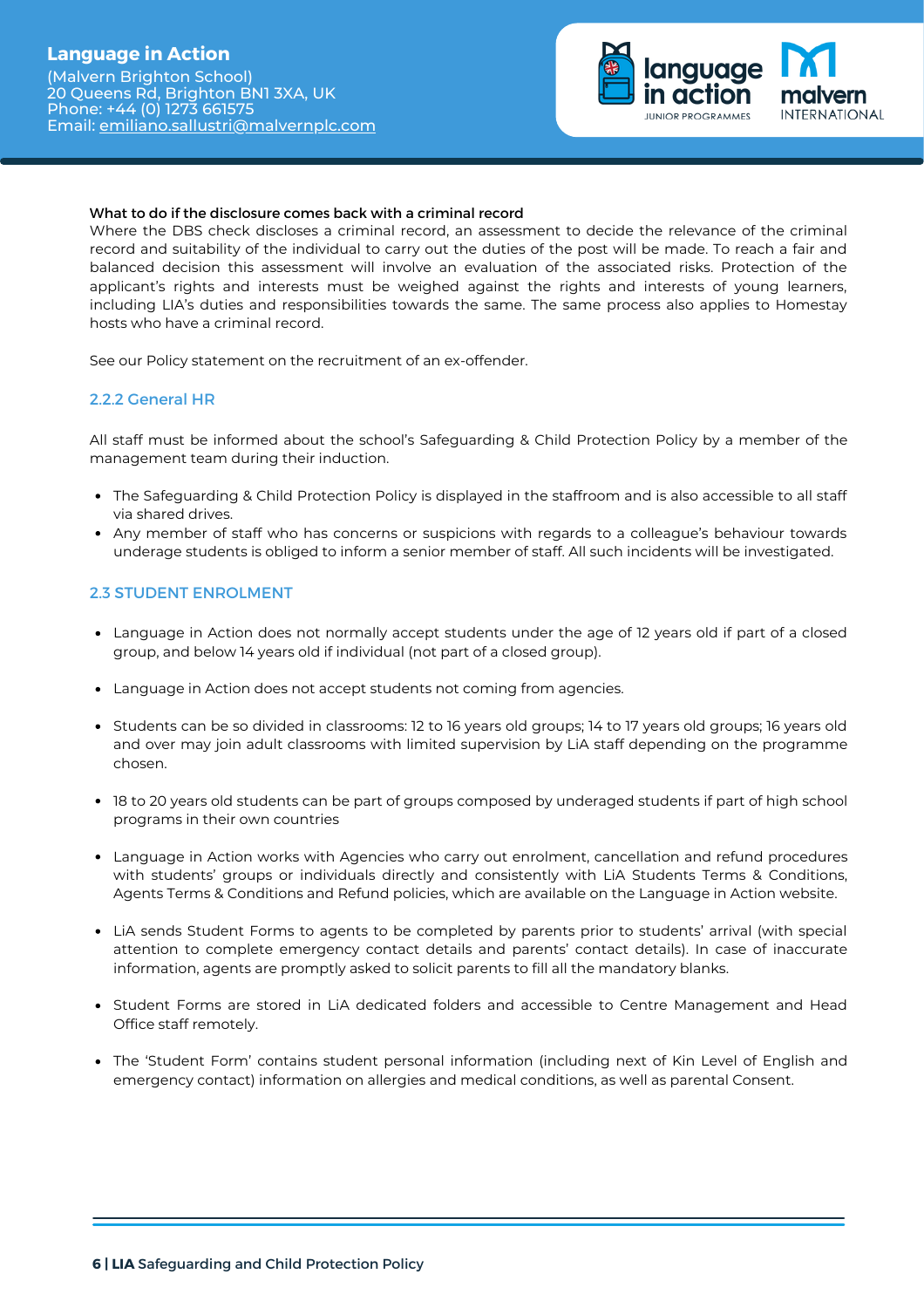

## 2.4 ACCOMMODATION

- Irrespective of the type of accommodation, unless specifically by the written request of the parent/guardian of the children concerned under no circumstances will a child be placed in the same room as an adult. Children sharing a flat / corridor will be of the same gender. This applies to all our types of accommodation.
- A responsible adult is required to be present overnight at host homes/residences and will normally be present but always contactable when children under 16 are at home.
- Curfew time for Under 18's is 11 pm Friday and Saturday and 10.30 pm all other days of the week. Under 16s must remain at their homestay or residence once they have returned from any activity, excursion, or class, unless accompanied by an authoriSed group leader. This information is included on the parental consent form
- LIA requires that underaged students who are not part of a group must book a half or full board meal plan, regardless the accommodation required.
- LIA must have written assurances from its professional accommodation partners that they have clear policies for students under 18 and are responsible for screening their staff, including DBS checks, where appropriate
- Homestays should also be informed via agencies of LIA rules for curfew and should contact the agency who will contact the LIA staff in charge for that student pastoral care (Centre Management, Head Office) if the student arrives home late.
- Host families/Residences should ensure that any adult visitors should not be left alone with under 18 students at any time.
- Individual students aged 16 and 17 years old who have enrolled on adult courses are expected to travel independently between the school and residence, as stipulated on the LIA Parental Consent Form
- For all visa national students, homestay accommodation for students under 18 must be pre-booked and confirmation sent to the student for submission with their visa application.

## 2.5 AIRPORT TRANSFER

- Individual students under 18yo who book with Language in Action are strongly recommended to use Language in Action's airport transfer service. Concerning groups, the agent's accompanying leaders can be exclusively in charge for the students' transfers if as part of the agreements between agents and parents/guardians – LIA will be anyway informed of all the transfer details and procedures.
- Language in Action requires from its airport transfer partners that their drivers are DBS checked, or a member of LiA staff will accompany the student/group.
- Students under 18 will be flagged on the airport transfer booking form so that drivers are aware of their age. The driver will wait for the student for 2 hours. If the under 18 student does not come through, the driver will check with the Immigration Authorities to see whether they are being held. If that is the case, the driver will call the school to seek advice on what to do next.
- If the driver has to stay for longer than 2 hours, the student will bear the additional cost (as stated in the Terms and Conditions).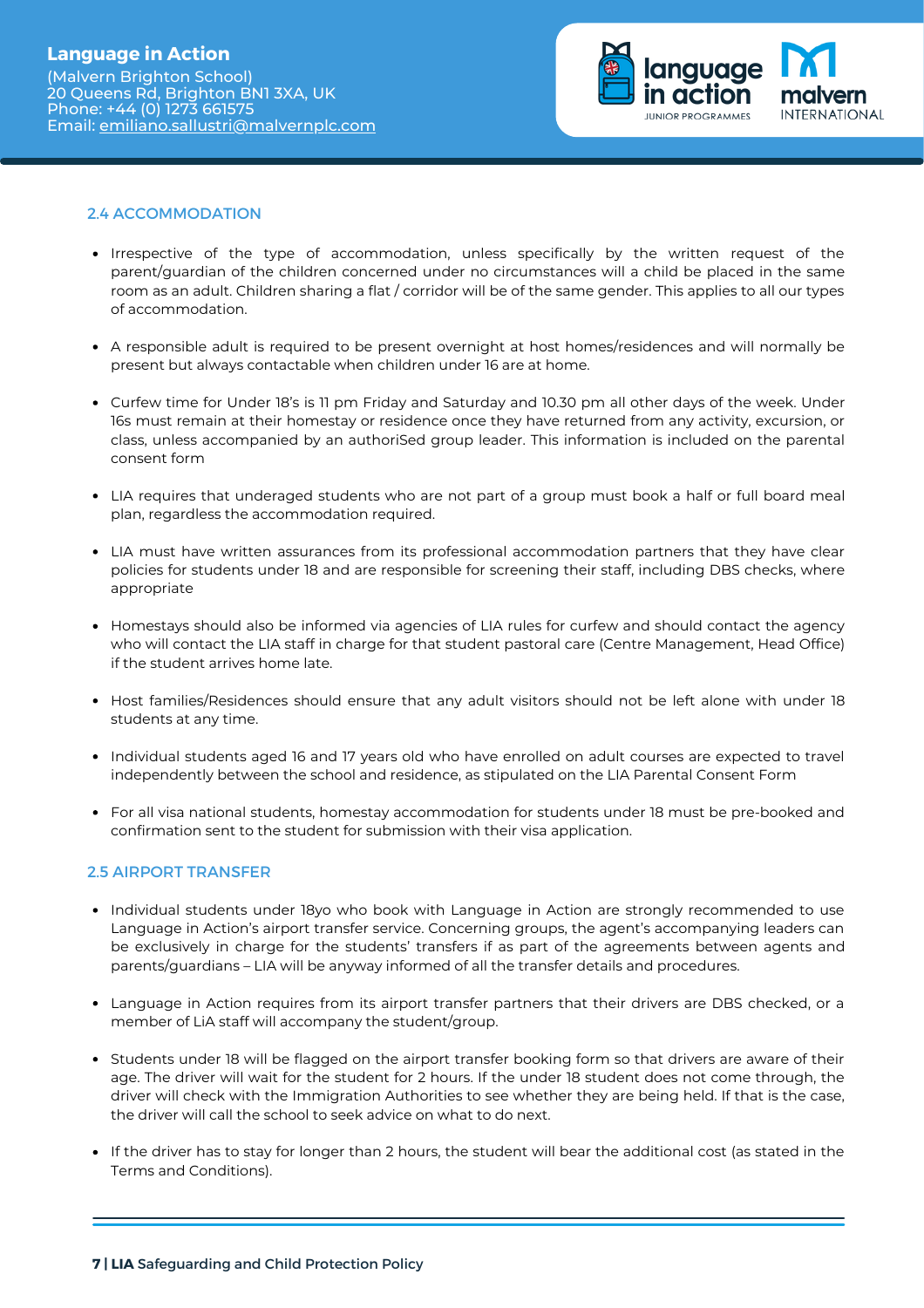

## **3. SAFETY MEASURES/DEALING WITH STUDENTS/CONTACT WITH STUDENTS**

#### 3.1 GENERAL MONITORING AND WELFARE

- Welfare Officers with appropriate training are responsible for enforcing this policy in the centre. They are also the first point of contact for any concerns relating to students under 18.
- Students under 18 will be informed about the school's Safeguarding and Child Protection Policy during their first day induction, and will be given a digital copy of it in their Student Induction pack. Centre staff carrying out the induction should stress the importance of maintaining up-to-date contact information.
- Students under 18 are encouraged to speak to any member of staff anytime they have issues or doubts. They are also offered weekly time slots to do so. All staff constantly ask for feedbacks from students' agency group leaders and monitor students to ensure that they are settling in well and to 'nip in the bud' any problems that they may be experiencing.
- Centre management staff must make every effort to ensure that the contact information of the student is completed and is up to date, including full contact details of their accommodation, their agent and family.
- Teachers and Activity Leaders, who are usually the first line of contact with students, should be vigilant for any problems or issues which may be affecting them and report them promptly. Students' ages are recorded on class registers and teachers should be informed of this at induction.
- All staff should be vigilant at all times and report any concerns about students or other members of staff to the Welfare Officer of the centre.

#### 3.2 TEACHING

- At induction, teachers are requested to read the Safeguarding & Child Protection Policy, which is posted in the staff room. If a teacher suspects that there is a problem, s/he should inform the Director of Studies immediately, who will then report it to a CPO.
- Teachers should be mindful that they may need to adapt some of their teaching material if it is inappropriate for students under 18 and should endeavour to set a good example to their students (see Code of Conduct above).
- Where possible, tutorials with individual students under 18 should take place in a public area or if in a room, with the door open.
- Private meetings between staff and students under 18 outside the normal teaching environment are strongly discouraged. Where such meetings cannot be avoided, teachers should inform another staff member that they are taking place.
- Intimate or sexual relationships between staff and students under 18 are an abuse of trust which may constitute a criminal offence and will lead to dismissal.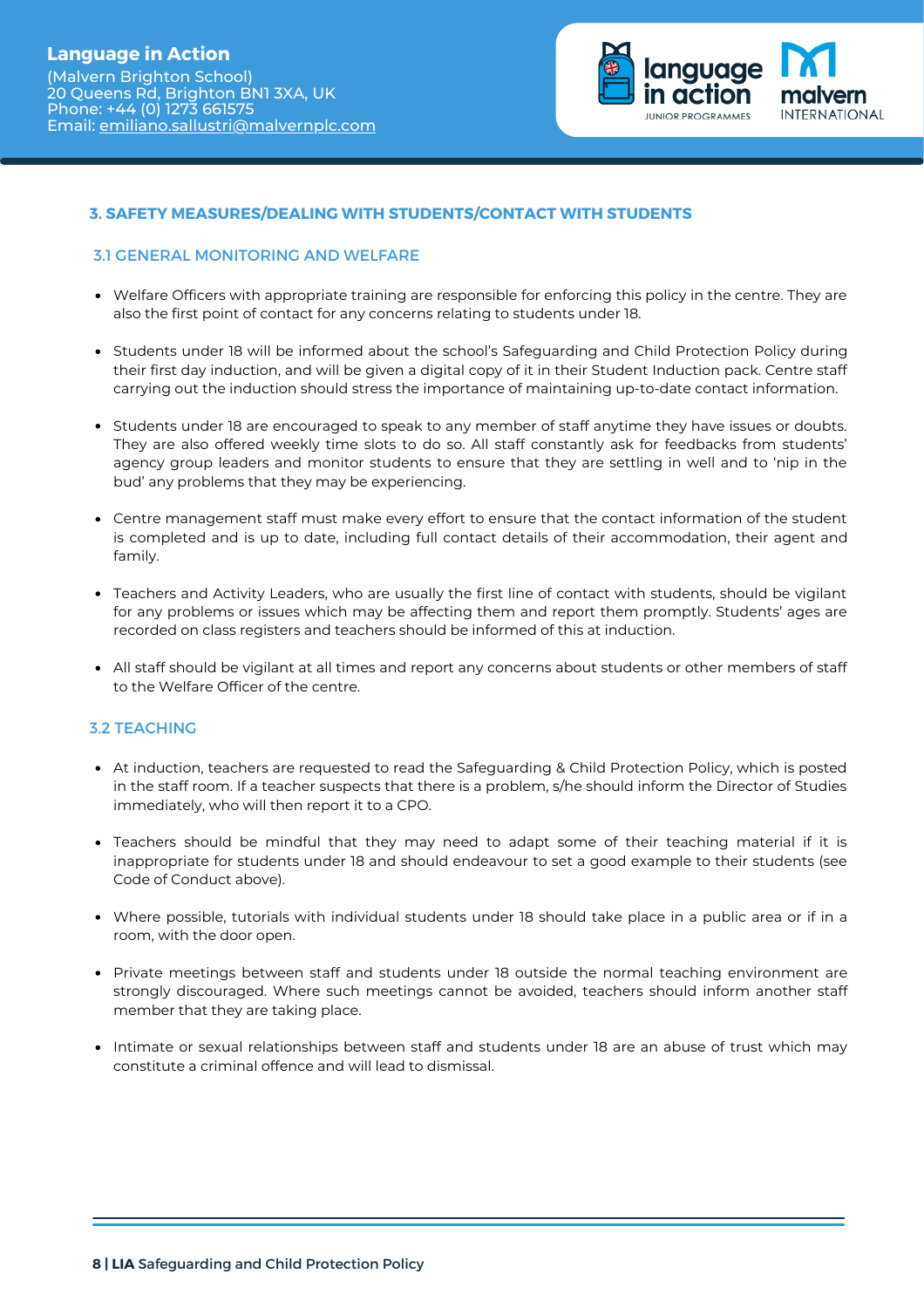

## **3. SAFETY MEASURES/DEALING WITH STUDENTS/CONTACT WITH STUDENTS**

#### 3.3 MISSING/ABSENT STUDENT

In case of an underage student being absent or missing from class/excursions/accommodation, the following procedure will be adhered to:

(NB. If the student is part of a group, please contact the group leader directly, rather than the student)



## 3.4 SOCIAL ACTIVITIES, ALCOHOL AND TOBACCO

- All social activities are carefully planned and organised to be suitable to the age of all students involved.
- Staff accompanying social activities should not give out their personal phone numbers but should use the Language in Action emergency mobile phone.
- Supervision ratios of staff (including agency group leaders) to students should follow as a minimum DfE guidelines of 1:15/20 for ages 12+. More staff should be provided if necessary, taking into consideration the level of risk as identified in the risk assessment of the activity. There should be enough supervisors to deal with an emergency.
- Under-18 students cannot participate in activities held on premises or public places (other than restaurants), where alcohol is sold or served, such as pubs, bars or clubs.
- It is against the law for anyone under 18 to buy alcohol in a pub, off-licence, supermarket, or other outlet, or for anyone to buy alcohol for someone under 18 to consume in a pub or a public place. The use or storage of illicit substances on LIA-rented premises is strictly prohibited and will result in immediate removal from campus and the prospect of referral to law-enforcement agencies.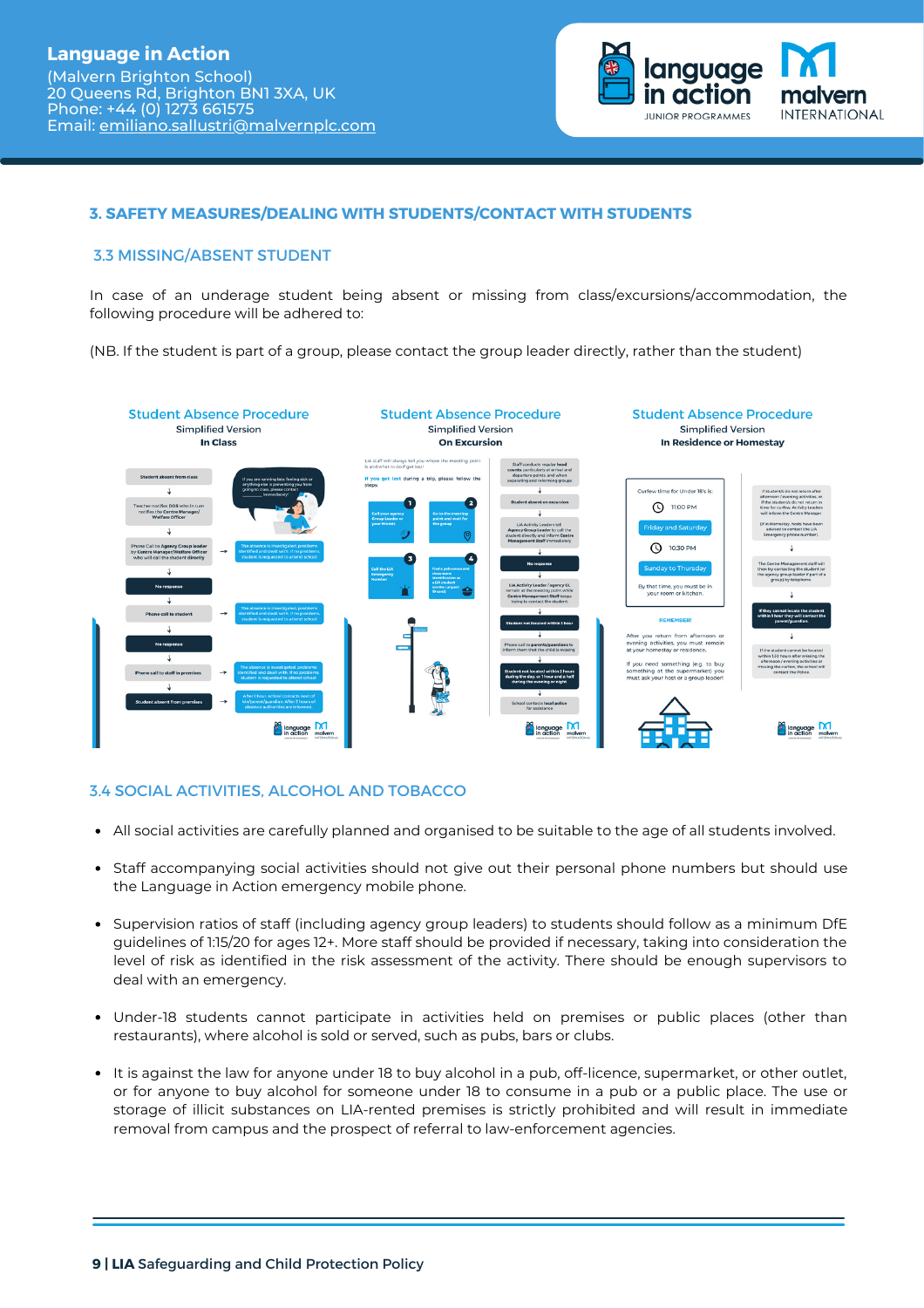

- It is against the law to sell or give drugs and tobacco products to under 18s. In the UK it is illegal to smoke in any enclosed workplace, public building or on public transport.
- All students are informed of the laws and school policies on alcohol and tobacco products during their first-day induction.
- Curfew time for Under 18's is 11 pm Friday and Saturday and 10.30 pm all other days of the week. Under 16 must remain at their homestay or residence once they have returned in the evening, unless accompanied by a group leader.
- LIA activities and excursions programme is modelled to be suitable for underaged students in terms of contents and procedures. Even in case of 18+ students' participation, they must comply with the underaged students regulations that will be applied for the whole group anyway, regardless the age of each participant.

LIA can organise activities and excursions addressed exclusively to students aged 18+ but they will take place separately from all underage students.

## 3.5 E-SAFETY

The majority of students within the school are under 18 and therefore the following measures are put into place:

- 1.Students are not allowed to use computers on main premises. In exceptional cases, adult supervision is required to protect children from viewing inappropriate material.
- Careful monitoring to ensure there is no use of phones in class, in accordance with the class rules for all 2. students, including under 18s.
- Informal monitoring during break times or social activities when students are using their own tablets, 3. phones and computers.
- Encouraging teachers, especially those of closed group under 18 classes, to discuss e-safety issues in 4. class.

## 3.6 EXTREMISM AND RADICALISATION

Language in Action, part of Malvern International forms a multicultural community which promotes the core British values of tolerance, understanding and respect between all students and staff, regardless of background. Staff receive training on this and there is a comprehensive anti-radicalisation and extremism (Prevent) policy. While any of our students may be vulnerable to exploitation by extremists of any nature, under-18s are particularly at risk due to their age and inexperience. All staff should be especially vigilant when overseeing under-18s in this respect and should report any concerns directly to the Welfare Officer. See also Anti-radicalisation (Prevent) policy for further details.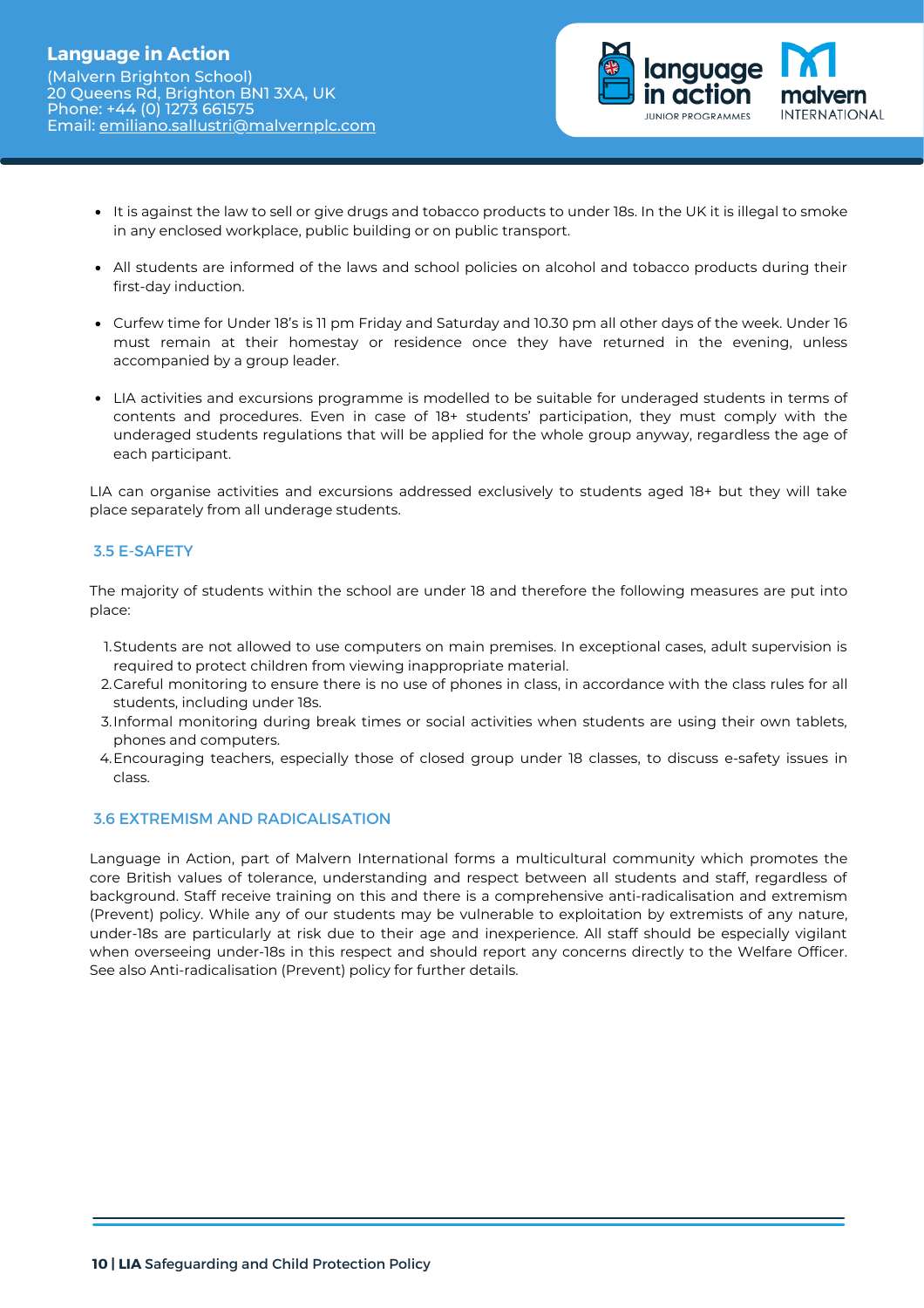(Malvern Brighton School) 20 Queens Rd, Brighton BN1 3XA, UK Phone: +44 (0) 1273 661575 Email: [emiliano.sallustri@malvernplc.com](mailto:emiliano.sallustri@malvernplc.com)



## **4. CHILD ABUSE**

#### 4.1 DEFINITION OF CHILD ABUSE

Child abuse is any action which causes significant harm to a child and includes neglect, physical, emotional and sexual abuse. FGM (female genital mutilation) and CSE (child sexual exploitation) incorporate various forms of abuse. All forms of abuse may cause serious and long-lasting physical and emotional harm to a child, which affects their development and well-being. Staff receive training in what constitutes abuse and how to recognise it. Staff should remain vigilant even if they expect the likelihood of abuse in the school to be low.

## 4.2 RECOGNISING CHILD ABUSE

It is important to recognise signs of abuse, which may vary with age of the child. Not every child will exhibit every symptom. As well as signs, children may tell you of abuse, so adults should be receptive to this.

## 4.3 SEXUAL ABUSE

Sexual abuse is forcing or enticing a young person to take part in sexual activities, which can happen in person and also over the internet, so the abuser might be in a different country to the victim. Even if a child is happy with the attention and willing, it is still sexual abuse if s/he is underage. There is a high incidence of teen abuse of other teens; befriending/loving a needy friend, then turning on them. Signs of abuse may include:

- Acting in an inappropriate sexual way with objects or peers
- Nightmares, sleeping problems
- Becoming withdrawn or clingy
- Personality changes, seeming insecure
- Unaccountable fear/dread of particular places or people
- Changes in eating habits
- Physical signs such as unexplained soreness around genitals, sexually transmitted diseases
- Becoming secretive

## 4.4 EMOTIONAL ABUSE

Emotional abuse is the ongoing emotional maltreatment or emotional neglect of a child. It's sometimes called psychological abuse and can seriously damage a child's emotional health and development.

Emotional abuse can involve deliberately trying to scare or humiliate a child or isolating or ignoring them. Children who are emotionally abused are usually suffering another type of abuse or neglect at the same time, but this isn't always the case.

It is often persistent, for example in bullying and can be compounded by abuser making children wary of authority/other adults trying to help them. Signs may include:

- Delayed physical or emotional development
- Shows extremes of passivity or aggression, often switching erratically between them
- Sudden speech disorders
- Overreaction to mistakes, or continual self-depreciation
- Neurotic behaviour (rocking, hair twisting, self-mutilation)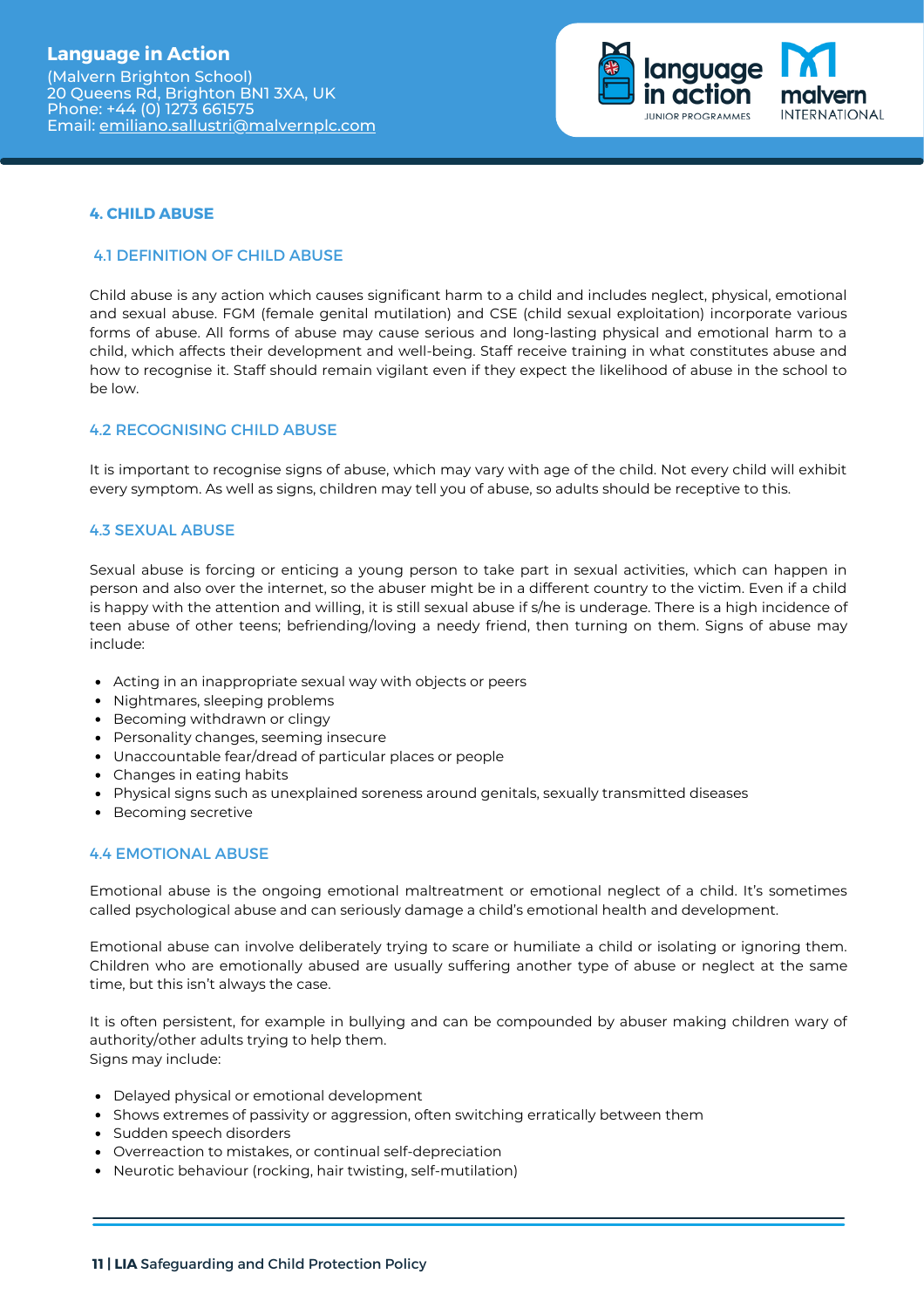

## 4.5 PHYSICAL ABUSE

Physical abuse is deliberately causing physical harm to a child, through any means including punching, hitting, kicking, burning, shaking etc.

MSP (Munchhausen Syndrome by Proxy), the abuse of another person, typically a child, to seek attention/sympathy for the abuser; creating symptoms for the victim to obtain repeated medical care.

Signs may include:

- Has unexplained bruises, burns, etc.
- Bruising look for symmetry (2 black eyes/bruising on both shoulders) as a sign of abuse
- Burns or scalds that have a clear edge are usually caused deliberately not accidentally
- Finger marks need to be checked; does the story fit/sound plausible?
- Wearing clothes to cover injuries, even in hot weather.
- Refusal to undress for sports, or join swimming sessions.

#### 4.6 NEGLECT

Neglect is the ongoing failure to meet a child's basic needs and is the most common form of child abuse. A child may be left hungry or dirty, without adequate clothing, shelter, supervision, medical or health care. A child may be put in danger or not protected from physical or emotional harm. Neglect can happen in all levels of society (e.g., leaving children unattended is neglect)

Signs of neglect may include:

- Often hungry; may beg or steal food.
- Badly dressed in clothes that need washing
- Poor appearance and personal hygiene; unwashed, hair not brushed
- Lacks needed medical or dental care
- Often tired
- Might abuse alcohol or other drugs

#### 4.7 CONTROLLING, COERCIVE, AND THREATENING BEHAVIOURS

Often seen in teenage abusive relationships where one partner dominates the other in a range of ways, e.g., forced sexual activity, repeated insults and put downs, stopping partner from seeing friends/family, checking on partner all the time (texts/social media etc.), using physical violence, taking money, forcing partner to work, controlling what partner wears.

The dominant partner makes the other feel subordinate and deprives them of ways to be independent. They may use threats, humiliation and intimidation to harm and punish their victim. These behaviours are often also evident in 'honour' based violence, female genital mutilation (FGM) and forced marriage.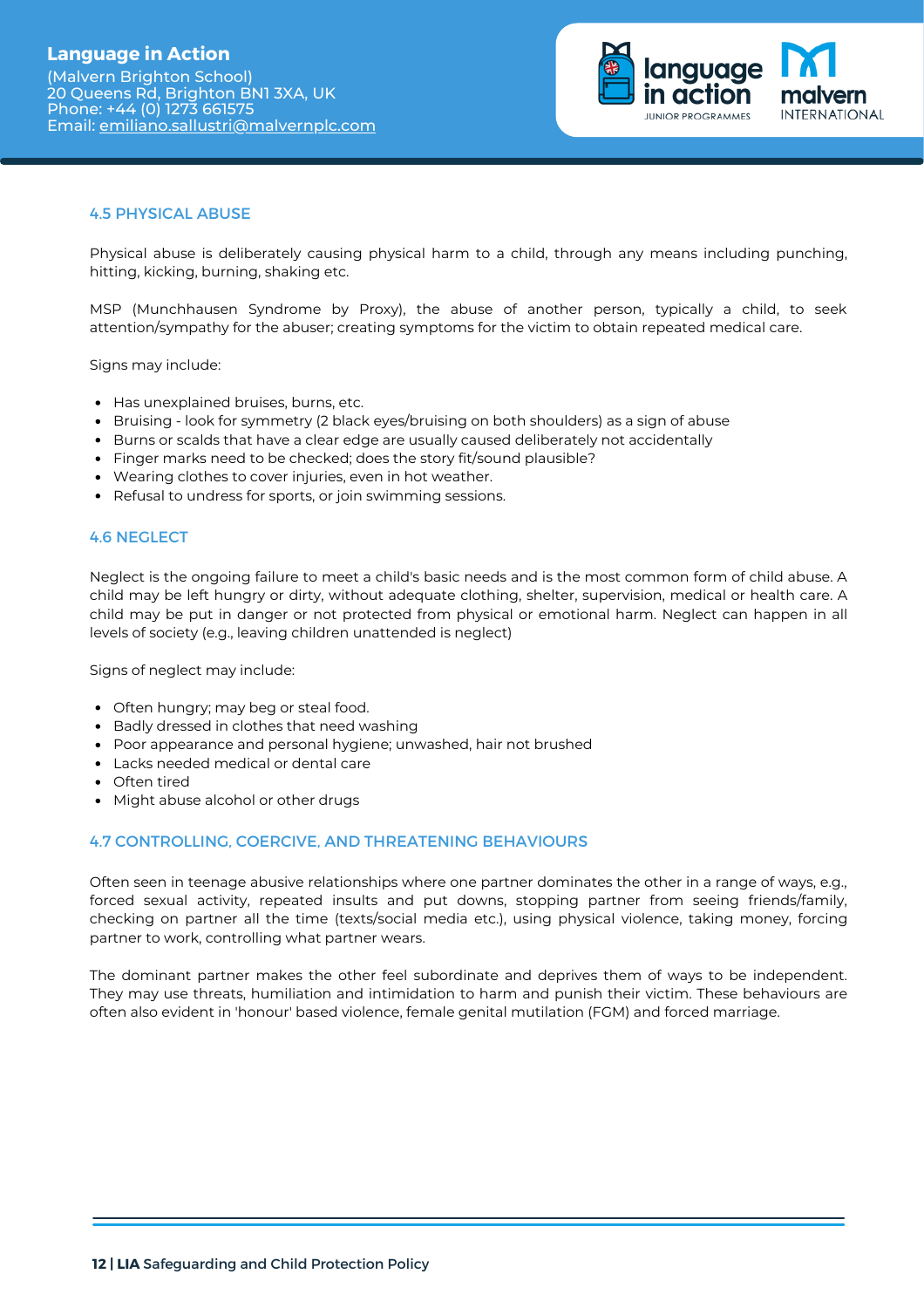

## 4.8 FGM (FEMALE GENITAL MUTILATION)

FGM includes procedures that intentionally alter or cause injury to the female genital organs for nonmedical reasons. The procedure has no health benefits for girls and women and can cause severe and lasting physical and mental harm. It is illegal in the UK. FGM is a cultural procedure which affects predominantly communities of African origin. It is also practiced in some Middle Eastern and Asian communities. It is mainly carried out on girls between infancy and age 15.

Signs may include:

- difficulty walking, sitting or standing
- spend longer than normal in the bathroom or toilet
- unusual behaviour after a lengthy absence
- reluctance to undergo normal medical examinations
- asking for help, but may not be explicit about the problem due to embarrassment or fear.

## 4.9 CSE (CHILD SEXUAL EXPLOITATION)

Child sexual exploitation (CSE) is a type of sexual abuse. Children in exploitative situations and relationships receive something such as gifts, money or affection in return for engaging in sexual activities with the abuser(s).

Any young person may be at risk regardless of gender, ethnicity, sexuality, religion, or background. Likewise, the offenders do not fall into a particular pattern, but are more likely to be male than female – offenders may also form part of a gang that seeks to gain from the exploitation of children. Some children are "groomed" through "boyfriends" who then force the child or young person into having sex with friends or associates.

Signs may include:

- going missing for periods of time or regularly returning home late
- skipping school or being disruptive in class
- appearing with unexplained gifts or possessions that can't be accounted for
- experiencing health problems that may indicate a sexually transmitted infection
- having mood swings and changes in temperament
- using drugs and/or alcohol
- displaying inappropriate sexualised behaviour, such as over-familiarity with strangers, dressing in a sexualised manner or sending sexualised images by mobile phone ("sexting")
- they may also show signs of unexplained physical harm, such as bruising and cigarette burns

#### 4.10 BULLYING AND CYBERBULLYING

Bullying is behaviour that hurts someone else – such as name calling, hitting, pushing, spreading rumours, threatening or undermining someone. It can happen anywhere – at school, at home or online. It's usually repeated over a long period of time and can hurt the recipient both physically and emotionally.

Bullying that happens online, using social networks, games and mobile phones, is often called cyberbullying. The victim can feel that there's no escape because it can happen wherever they are, at any time of day or night.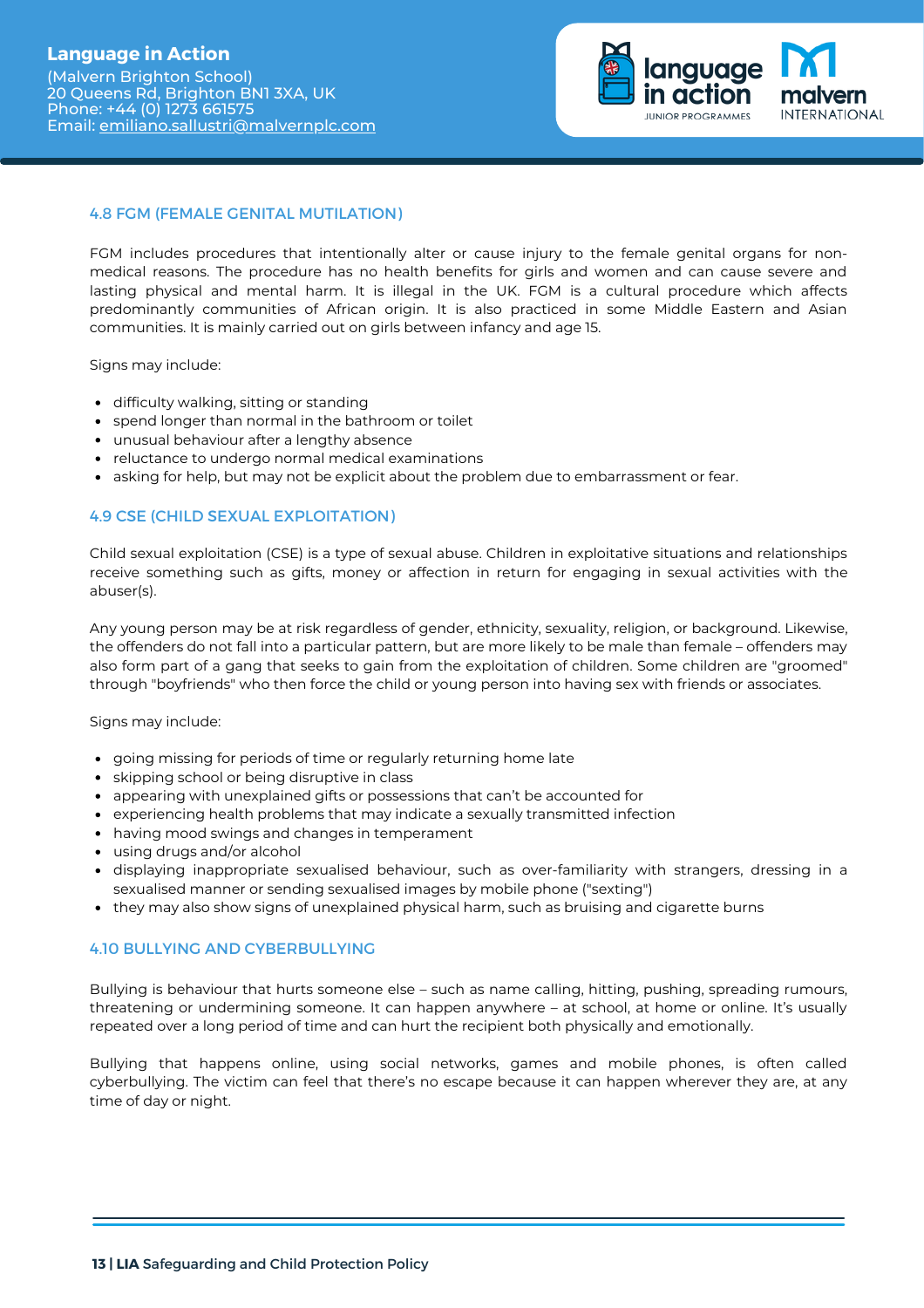# **Language in Action**

(Malvern Brighton School) 20 Queens Rd, Brighton BN1 3XA, UK Phone: +44 (0) 1273 661575 Email: [emiliano.sallustri@malvernplc.com](mailto:emiliano.sallustri@malvernplc.com)



## **5. REPORTING CONCERNS OR ALLEGATIONS**

A concern refers to concern about an under-16 student's wellbeing.

An allegation is a claim or assertion that an adult may have:

- harmed a child
- possibly committed a criminal offence
- behaved in a way to suggest possible harm in the future

It is the duty of all staff and adults with contact through the school to under 18s not to ignore concerns and allegations. Adults who are not Language in Action staff members should contact the Director.

The procedure for staff is:

I. Report the concern or allegation immediately to the Welfare Officer.

II. In the case of an allegation, the Welfare Officer should inform the DSL (or CPOs in case of his absence) immediately, who will inform the Local Designated Area Officer (LADO) at the Local Children Safeguarding Board (LCSB).

Contact details for London Safeguarding Children Board and Partnerships can be found on:

https://www.londonscb.gov.uk/london-scb-contacts/

III. If staff have concerns or allegations regarding senior management, they should contact the local LADO directly. They can also contact the NSPCC whistleblowing helpline for support and advice on 0800 028 0285.

IV. Complete the Concerns and Allegations form, available in the staff room and drive.

V. Further information on responding to concerns and allegations can be found in the above folders.

VI. Details to be documented by a Welfare Officer (or DSL for allegations) in a private area of Microsoft Teams and a note should be left in the student's profile on the Student Form.

VII. The Welfare Officer will look into the concern (DSL if allegation), follow through with any actions and with ongoing monitoring.

#### **6. RECORD KEEPING & INFORMATION STORAGE**

#### 6.1 LOCATION OF INFORMATION AND RECORDS

All staff are informed at induction that safeguarding information and blank forms are stored with open access at these locations:

Shared Google Drive

- In the case of reports of concerns and allegations, these are kept in a confidential folder, with protected access limited to the DSL, CPOs and Centre management staff.
- Hard copies of confidential information are kept in a locked cupboard in the school office.
- This policy document is reviewed at least annually.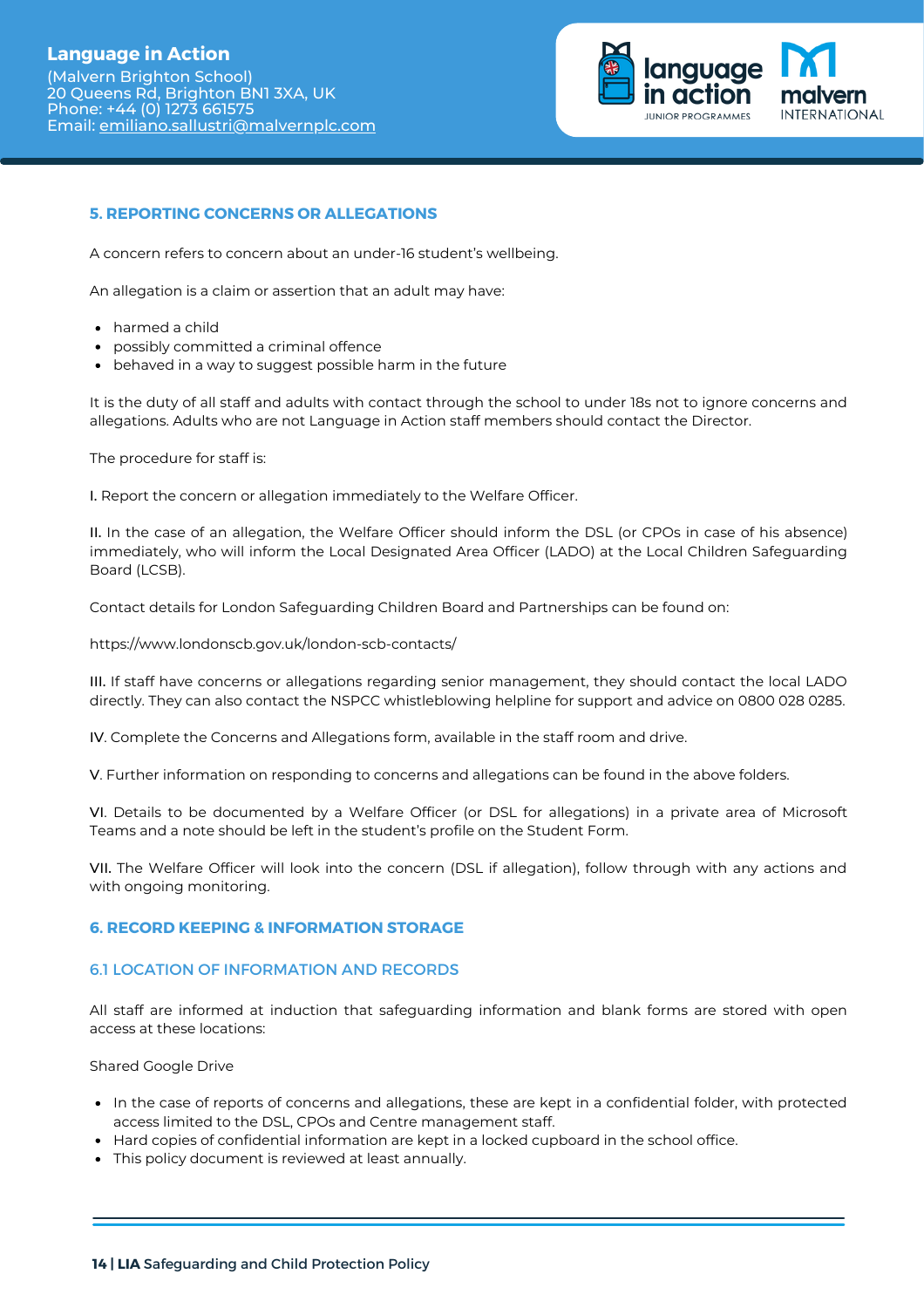(Malvern Brighton School) 20 Queens Rd, Brighton BN1 3XA, UK Phone: +44 (0) 1273 661575 Email: [emiliano.sallustri@malvernplc.com](mailto:emiliano.sallustri@malvernplc.com)



## 6.2 RELATED POLICIES

There are several policies related to the Safeguarding and Child protection:

- Anti-radicalisation (Prevent)
- Recruitment
- Anti-bullying
- Cyber-bullying & E-safety
- Health and Safety

All policies can be found in the Language in Action Staff Handbook and Teacher Handbook provided to all staff prior to the commencement of the employment and in the staff shared Drive.

Reviewed: May 2022 Reviewed by: Emiliano Sallustri Next Review: May 2023 Review by: Compliance Team